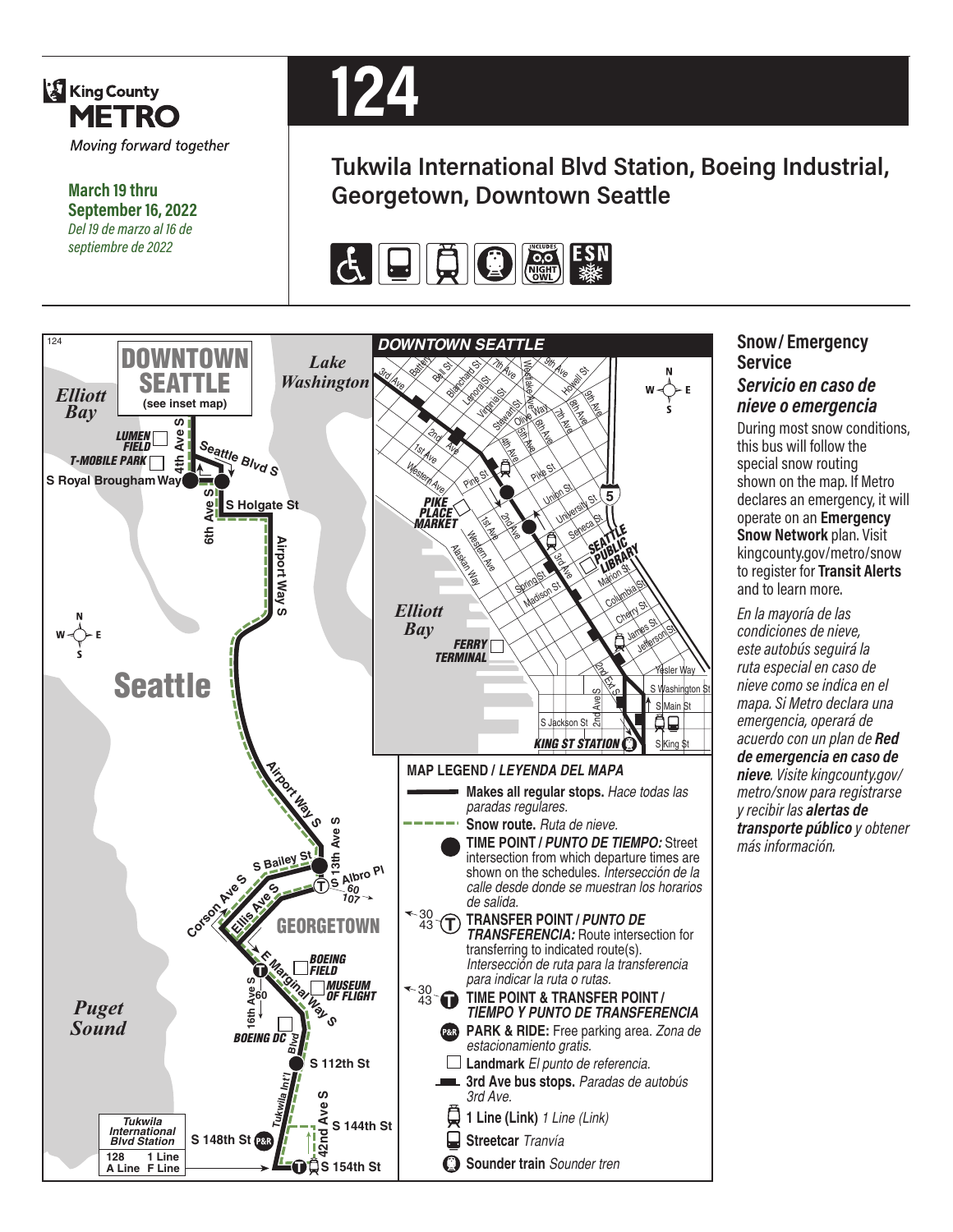## Route 124 Monday thru Friday to Downtown Seattle

*Servicio de lunes a viernes al centro de Seattle*

|                                               | <b>Boeing</b><br><b>Industrial</b>   |                                        | Georgetown                     |                                           | <b>Downtown</b><br>Seattle      |                                                     |
|-----------------------------------------------|--------------------------------------|----------------------------------------|--------------------------------|-------------------------------------------|---------------------------------|-----------------------------------------------------|
| Tukwila Int'l<br><b>Blvd Station</b><br>Bay 3 | Tukwila<br>Intl Blvd &<br>S 112th St | <b>Boeing Plant</b><br>2 Admin<br>Bldg | 13th Ave S<br>&<br>S Bailey St | 4th Ave S<br>& S Royal<br>Brougham<br>Way | 3rd Ave<br>&<br><b>Union St</b> | To Route                                            |
| Stop #60923                                   | Stop #31610                          | Stop #79562                            | Stop #40880                    | Stop #30635                               | Stop #570                       |                                                     |
| 4:54<br>5:20<br>5:47<br>6:01                  | 5:03<br>5:29<br>5:56<br>6:12         | 5:09<br>5:35<br>6:02<br>6:18           | 5:14<br>5:41<br>6:08<br>6:24   | 5:27<br>$5:55$<br>$6:22$<br>6:39          | 5:34<br>6:04<br>6:33<br>6:48b   | 24<br>24<br>$\bar{2}\overline{4}$                   |
| 6:15<br>6:30<br>6:44                          | 6:26<br>6:41<br>6:55                 | 6:32<br>6:47<br>7:01                   | 6:38<br>6:53<br>7:07           | 6:53<br>7:09<br>7:23                      | 7:04<br>7:19b<br>7:34           | 24<br>24                                            |
| 6:59                                          | 7:10                                 | 7:16                                   | 7:22                           | 7:39                                      | 7:49b                           | ĀB                                                  |
| 7:13                                          | 7:24                                 | 7:30                                   | 7:37                           | 7:54                                      | 8:05                            | 24                                                  |
| 7:28                                          | 7:39                                 | 7:45                                   | 7:52                           | 8:09                                      | 8:18                            | 33                                                  |
| 7:43                                          | 7:54                                 | 8:00                                   | 8:07                           | 8:24                                      | 8:34                            | 24                                                  |
| 7:58                                          | 8:09                                 | 8:15                                   | 8:22                           | 8:39                                      | 8:49                            | 33                                                  |
| 8:14                                          | 8:25                                 | 8:31                                   | 8:37                           | 8:54                                      | 9:04                            | 24                                                  |
| 8:29                                          | 8:40                                 | 8:46                                   | 8:52                           | 9:09                                      | 9:19                            | 33                                                  |
| 8:47                                          | 8:58                                 | 9:04                                   | 9:10                           | 9:25                                      | 9:35                            | 24                                                  |
| 9:02<br>9:18<br>9:33                          | 9:13<br>9:29<br>9:44                 | 9:19<br>9:35<br>9:50                   | 9:25<br>9:41<br>9:56           | 9:40<br>$9:55$<br>10:10                   | 9:49<br>10:05<br>10:19          | 33<br>24<br>$\bar{3}\dot{3}$                        |
| 9:47                                          | 9:58                                 | 10:05                                  | 10:11                          | 10:26                                     | 10:36                           | 24                                                  |
| 10:01                                         | 10:12                                | 10:19                                  | 10:25                          | 10:40                                     | 10:49                           | 33                                                  |
| 10:18                                         | 10:29                                | 10:35                                  | 10:41                          | 10:55                                     | 11:05                           | 24                                                  |
| 10:34                                         | 10:45                                | 10:51                                  | 10:57                          | 11:11                                     | 11:20                           | 33                                                  |
| 10:50                                         | 11:01                                | 11:07                                  | 11:13                          | 11:27                                     | 11:37                           | 24                                                  |
| 11:05                                         | 11:16                                | 11:22                                  | 11:28                          | 11:42                                     | 11:51                           | 33                                                  |
| 11:20                                         | 11:31                                | 11:37                                  | 11:43                          | 11:57                                     | 12:07                           | 24                                                  |
| 11:35                                         | 11:46                                | 11:52                                  | 11:58                          | 12:12                                     | 12:21                           | 33                                                  |
| 11:50                                         | 12:01                                | 12:07                                  | 12:13                          | 12:27                                     | 12:37                           | 24                                                  |
| 12:05                                         | 12:16                                | 12:22                                  | 12:28                          | 12:42                                     | 12:51                           | $\bar{3}\dot{3}$                                    |
| 12:20                                         | 12:31                                | 12:37                                  | 12:43                          | 12:57                                     | 1:07                            | 24                                                  |
| 12:35                                         | 12:46                                | 12:52                                  | 12:58                          | 1:12                                      | 1:21                            | 33                                                  |
| 12:50                                         | 1:01                                 | 1:07                                   | 1:13                           | 1:27                                      | 1:37                            | 24                                                  |
| 1:03                                          | 1:14                                 | 1:22                                   | 1:28                           | 1:42                                      | 1:51                            | 33                                                  |
| 1:16                                          | 1:27                                 | 1:35                                   | 1:41                           | 1:56                                      | 2:06                            | $^{24}$                                             |
| 1:31                                          | 1:42                                 | 1:50                                   | 1:56                           | 2:11                                      | 2:20                            | 33                                                  |
| 1:46                                          | 1:57                                 | 2:05                                   | 2:11                           | 2:26                                      | 2:37                            | 24                                                  |
| 2:01                                          | 2:12                                 | 2:20                                   | 2:26                           | 2:41                                      | 2:50                            | 33                                                  |
| 2:16                                          | 2:27                                 | 2:35                                   | 2:41                           | 2:56                                      | 3:07                            | 24                                                  |
| 2:31                                          | 2:42                                 | 2:50                                   | 2:56                           | 3:11                                      | 3:20                            | $\bar{3}\dot{3}$                                    |
| 2:45                                          | 2:56                                 | 3:04                                   | 3:10                           | 3:25                                      | 3:36                            | 24                                                  |
| 3:03<br>3:16<br>3:31                          | $3:14$<br>$3:27$<br>3:42             | 3:22<br>3:35<br>3:50                   | 3:28<br>3:41<br>3:56           | 3:43<br>3:56<br>4:11                      | 3:54<br>4:06<br>4:22            | 24<br>$\overline{3}3$<br>24                         |
| 3:45                                          | 3:56                                 | 4:04                                   | 4:10                           | 4:25                                      | 4:36                            | 24                                                  |
| 3:56                                          | 4:07                                 | 4:15                                   | 4:21                           | 4:37                                      | 4:47                            | 33                                                  |
| 4:07                                          | 4:19                                 | 4:27                                   | 4:33                           | 4:49                                      | 5:00                            | 24                                                  |
| 4:21                                          | 4:33                                 | 4:41                                   | 4:47                           | 5:02                                      | 5:13                            | 24                                                  |
| 4:37                                          | 4:49                                 | 4:56                                   | 5:02                           | 5:17                                      | 5:28                            | 33                                                  |
| 4:52                                          | 5:03                                 | 5:10                                   | 5:16                           | 5:30                                      | 5:41                            | 24                                                  |
| 5:07                                          | 5:18                                 | 5:25                                   | 5:31                           | 5:45                                      | 5:54                            | 33                                                  |
| 5:22                                          | 5:33                                 | 5:40                                   | 5:46                           | 6:00                                      | 6:09                            | 24                                                  |
| 5:38                                          | 5:48                                 | 5:55                                   | 6:01                           | 6:15                                      | 6:24                            | $\overline{2}4$                                     |
| 5:52                                          | 6:02                                 | 6:09                                   | 6:15                           | 6:29                                      | 6:38                            | 33                                                  |
| 6:08                                          | 6:18                                 | 6:24                                   | 6:30                           | 6:44                                      | 6:53                            | $\overline{2}$ <sup><math>\overline{4}</math></sup> |
| 6:23                                          | 6:33                                 | 6:39                                   | 6:45                           | 6:59                                      | 7:08                            | 33                                                  |
| 6:39<br>6:53<br>7:09                          | 6:49<br>7:03<br>7:19                 | 6:55<br>7:09<br>7:25                   | 7:00<br>7:14<br>7:30           | 7:13<br>7:27<br>7:42                      | 7:22<br>7:36<br>7:51            | 33<br>24                                            |
| 7:41                                          | 7:50                                 | 7:56                                   | 8:01                           | 8:13                                      | 8:21                            | 24                                                  |
| 8:12                                          | 8:21                                 | 8:26                                   | 8:31                           | 8:43                                      | 8:51                            |                                                     |
| 8:43                                          | 8:52                                 | $8:57$<br>9:26                         | 9:02                           | 9:14                                      | 9:22                            |                                                     |
| 9:12<br>9:44<br>10:13                         | 9:21<br>$9:53$<br>10:22              | 9:58<br>10:27                          | 9:31<br>10:03<br>10:32         | 9:43<br>10:15<br>10:44                    | 9:51<br>10:22b<br>10:51         | 24<br>24                                            |
| 10:45<br>11:15<br>12:10                       | 10:53<br>$11:23$<br>$12:18$          | 10:58<br>11:28<br>12:23                | 11:03<br>11:33<br>12:28        | 11:14<br>11:44<br>12:39                   | 11:21<br>11:51<br>12:46b        | <b>RB</b><br>24                                     |
| 1:27c<br>2:39c                                | $1:35$<br>2:47                       | $\frac{1:40}{2:52}$                    | $\frac{1:45}{2:57}$            | $\frac{1:56}{3:07}$                       | 2:03<br>3:14                    | RB                                                  |

**Bold** PM time<br>**b** Trip ends

Trip ends northbound 3rd Ave & Bell St several minutes later.

**c** Trip starts Sea-Tac Airport 7-10 minutes earlier.

RB Returns to Ryerson Base Garage.

## Route 124 Monday thru Friday to Tukwila

*Servicio de lunes a viernes a Tukwila*

| <b>Downtown</b>                                       |                     |              |                     | <b>Boeing</b>              |                     |  |
|-------------------------------------------------------|---------------------|--------------|---------------------|----------------------------|---------------------|--|
| <b>Seattle</b>                                        |                     | Georgetown   |                     | <b>Industrial</b>          |                     |  |
| 3rd Ave                                               | 6th Ave S           | 13th Ave S   | <b>Boeing Plant</b> | Tukwila                    | Tukwila Int'l       |  |
| &                                                     | & S Royal           | &            | 2 Admin             | Intl Blvd &                | <b>Blvd Station</b> |  |
| Pike St                                               | Brougham            | S Bailey St  | Bldg                | S 112th St                 | Bay 2               |  |
| Stop #433                                             | Way<br>Stop #21833  | Stop #41740  | Stop #32165         | Stop #53070                | Stop #60922         |  |
| 4:58                                                  | 5:08                | 5:20         | 5:25                | 5:31                       | 5:42                |  |
| 5:23<br>5:50                                          | 5:33<br>6:00        | 5:45<br>6:12 | $\frac{5:50}{6:17}$ | $5:56$<br>$6:23$<br>$6:38$ | 6:07<br>6:34        |  |
| 6:05                                                  | 6:15                | 6:27         | 6:32                | 6:53                       | 6:49                |  |
| 6:20                                                  | 6:30                | 6:42         | 6:47                |                            | 7:04                |  |
| 6:35                                                  | 6:45                | 6:58         | 7:03                | 7:09                       | 7:21                |  |
|                                                       | 7:00                | 7:13         | 7:18                | 7:24                       | 7:36                |  |
| $6:50$<br>7:06<br>7:21                                | 7:17<br>7:32        | 7:30<br>7:46 | 7:35<br>7:51        | 7:41<br>7:57               | 7:53<br>8:09        |  |
| 7:32                                                  | 7:43                | 7:56         | 8:01                | 8:07                       | 8:19                |  |
| 7:53                                                  | 8:04                | 8:17         | 8:22                | 8:28                       | 8:40                |  |
| 8:09                                                  | 8:20                | 8:34         | 8:39                | 8:45                       | 8:57                |  |
| 8:24                                                  | 8:35                | 8:49         | 8:54                | 9:00                       | 9:12                |  |
| 8:40                                                  | 8:51                | 9:05         | 9:10                | 9:16                       | 9:28                |  |
| 8:49                                                  | 9:00                | 9:14         | 9:19                | 9:25                       | 9:37                |  |
| 9:05                                                  | 9:16                | 9:30         | 9:35                | 9:41                       | 9:53                |  |
| 9:20                                                  | 9:31                | 9:45         | 9:50                | 9:56                       | 10:08               |  |
| 9:35                                                  | 9:46                | 10:00        | 10:05               | 10:11                      | 10:23               |  |
| 9:50                                                  | 10:01               | 10:14        | 10:19               | 10:24                      | 10:36               |  |
| 10:05                                                 | 10:16               | 10:29        | 10:34               | 10:39                      | 10:51               |  |
| 10:20                                                 | 10:31               | 10:44        | 10:49               | 10:54                      | 11:06               |  |
| 10:34                                                 | 10:45               | 10:58        | 11:03               | 11:08                      | 11:20               |  |
| 10:49                                                 | 11:00               | 11:13        | 11:18               | 11:23                      | 11:35               |  |
| 11:04                                                 | 11:15               | 11:28        | 11:33               | 11:38                      | 11:51               |  |
| 11:20                                                 | 11:31               | 11:44        | 11:49               | 11:54                      | 12:07               |  |
| 11:35                                                 | 11:46               | 11:59        | 12:04               | 12:09                      | 12:22               |  |
| 11:50                                                 | 12:01               | 12:14        | 12:19               | 12:24                      | 12:37               |  |
| 12:05                                                 | 12:16               | 12:29        | 12:34               | 12:39                      | 12:52               |  |
| 12:20                                                 | 12:31               | 12:44        | 12:49               | 12:55                      | 1:09                |  |
| 12:35                                                 | 12:46               | 12:59        | 1:04                | 1:10                       | 1:24                |  |
| 12:50                                                 | 1:01                | 1:14         | 1:19                | 1:25                       | 1:39                |  |
| 1:06                                                  | 1:17                | 1:30         | 1:35                | 1:41                       | 1:55                |  |
| 1:20                                                  | 1:31                | 1:44         | 1:49                | 1:55                       | 2:09                |  |
| 1:36                                                  | 1:47                | 2:00         | 2:05                | 2:11                       | 2:25                |  |
| 1:50                                                  | 2:01                | 2:15         | 2:20                | 2:26                       | 2:40                |  |
| 2:06                                                  | 2:17                | 2:31         | 2:36                | 2:42                       | 2:56                |  |
| 2:20                                                  | 2:31                | 2:45         | 2:50                | 2:56                       | 3:10                |  |
| 2:37                                                  | 2:48                | 3:02         | 3:07                | 3:13                       | 3:27                |  |
| 2:50                                                  | 3:01                | 3:15         | 3:20                | 3:26                       | 3:40                |  |
| 3:04<br>3:21                                          | 3:15                | 3:29         | 3:34<br>3:50        | 3:40<br>3:56               | 3:54                |  |
| 3:38                                                  | 3:32<br>3:49        | 3:45<br>4:02 | 4:07                | 4:13                       | 4:10<br>4:27        |  |
| 3:50                                                  | 4:01                | 4:14         | 4:19                | 4:25                       | 4:40                |  |
| 4:08                                                  | 4:19                | 4:34         | 4:39                | 4:45                       | 5:00                |  |
| 4:20                                                  | 4:32                | 4:47         | 4:52                | 4:58                       | 5:13                |  |
| 4:40                                                  | 4:52                | 5:07         | 5:12                | 5:18                       | 5:33                |  |
| 4:53                                                  | 5:05                | 5:20         | 5:25                | 5:31                       | 5:46                |  |
| 5:11                                                  | 5:23                | 5:38         | 5:43                | 5:49                       | 6:02                |  |
| 5:23                                                  | 5:35                | 5:48         | 5:53                | 5:59                       | 6:12                |  |
| 5:37                                                  | 5:49                | 6:02         | 6:07                | 6:13                       | 6:26                |  |
| 5:52                                                  | 6:04                | 6:17         | 6:22                | 6:28                       | 6:41                |  |
| 6:07                                                  | 6:18                | 6:29         | 6:34                | 6:39                       | 6:52                |  |
| 6:22                                                  | 6:33                | 6:44         | 6:49                | 6:54                       | 7:07                |  |
| 6:30                                                  | 6:40                | 6:51         | 6:56                | 7:01                       | 7:14                |  |
| 6:45                                                  | 6:55                | 7:06         | 7:11                | 7:16                       | 7:28                |  |
| 7:03                                                  | 7:13                | 7:24         | 7:29                | 7:34                       | 7:46                |  |
| 7:14                                                  | 7:24                | 7:35         | 7:40                | 7:45                       | 7:57                |  |
| 7:43                                                  | 7:53                | 8:06         | 8:11                | 8:17                       | 8:29                |  |
| 8:14                                                  | 8:23                | 8:34         | 8:39                | 8:44                       | 8:56                |  |
| 8:44                                                  | 8:54                | 9:07         | 9:12                | 9:18                       | 9:30                |  |
| 9:15                                                  | 9:24                | 9:35         | 9:40                | 9:45                       | 9:56                |  |
| 9:45                                                  | 9:55                | 10:08        | 10:13               | 10:18                      | 10:29               |  |
| 10:14                                                 | 10:23               | 10:34        | 10:38               | 10:43                      | 10:54               |  |
| 10:43                                                 | 10:53               | 11:06        | 11:11               | 11:16                      | 11:26               |  |
| 11:14                                                 | 11:23               | 11:34        | 11:38               | 11:43                      | 11:54               |  |
| 12:14<br>1:05                                         | 12:23               | 12:34        | 12:38<br>1:28       | 12:43                      | 12:54<br>1:43b      |  |
| 2:18                                                  | $\frac{1:13}{2:26}$ | 1:25<br>2:37 | $\bar{2}:40$        | $\frac{1:33}{2:45}$        | 2:55b               |  |
| 3:44                                                  | 3:52                | 4:03         | 4:06                | 4:11                       | 4:21 b              |  |
| <b>Bold PM time</b>                                   |                     |              |                     |                            |                     |  |
| b<br>Trip ends Sea-Tac Airport several minutes later. |                     |              |                     |                            |                     |  |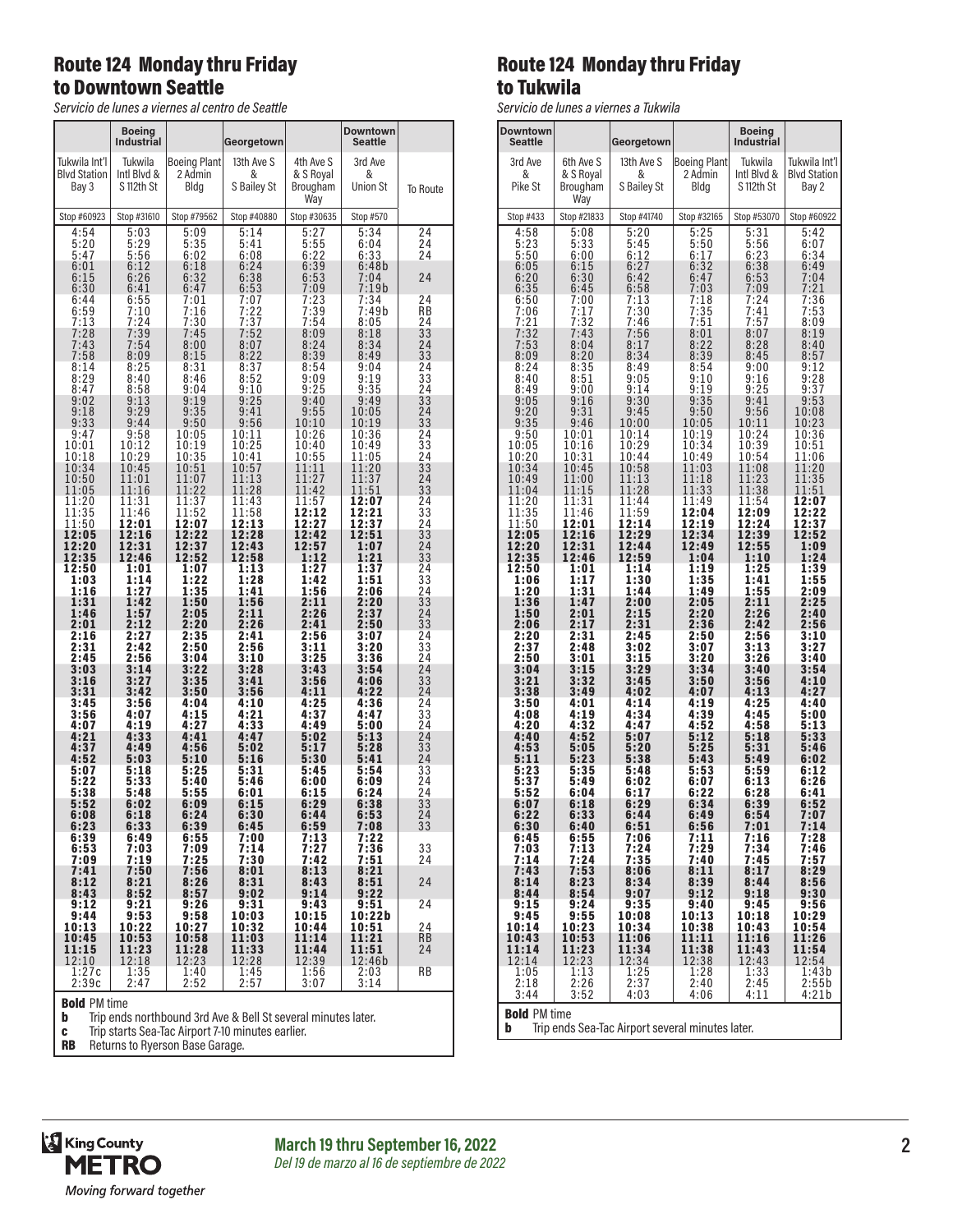## Route 124 Saturday to Downtown Seattle

*Servicio de al sábado al centro de Seattle*

|                                                                                           | <b>Boeing</b><br>Industrial          |                                        | Georgetown                           |                                             | <b>Downtown</b><br><b>Seattle</b>    |                            |  |
|-------------------------------------------------------------------------------------------|--------------------------------------|----------------------------------------|--------------------------------------|---------------------------------------------|--------------------------------------|----------------------------|--|
| Tukwila Int'l<br><b>Blvd Station</b><br>Bay 3                                             | Tukwila<br>Intl Blvd &<br>S 112th St | <b>Boeing Plant</b><br>2 Admin<br>Bldg | 13th Ave S<br>&<br>S Bailey St       | 4th Ave S<br>& S Royal<br>Brougham<br>Way   | 3rd Ave<br>&<br><b>Union St</b>      | To Route                   |  |
| Stop #60923                                                                               | Stop #31610                          | Stop #79562                            | Stop #40880                          | Stop #30635                                 | Stop #570                            |                            |  |
| 5:49<br>6:19<br>6:49<br>7:21<br>7:51                                                      | 5:58<br>6:28<br>6:58<br>7:30<br>8:00 | 6:03<br>6:33<br>7:03<br>7:35<br>8:05   | 6:09<br>6:39<br>7:09<br>7:41<br>8:11 | 6:21<br>$\frac{6:51}{7:21}$<br>7:53<br>8:23 | 6:29<br>6:59<br>7:29<br>8:01<br>8:31 | 24<br>24<br>24<br>24<br>24 |  |
| 8:19                                                                                      | 8:28                                 | 8:33                                   | 8:39                                 | 8:51                                        | 8:59                                 | 24                         |  |
| 8:49                                                                                      | 8:58                                 | 9:03                                   | 9:09                                 | 9:21                                        | 9:29                                 | 24                         |  |
| 9:17                                                                                      | 9:26                                 | 9:31                                   | 9:37                                 | 9:51                                        | 9:59                                 | 24                         |  |
| 9:46                                                                                      | 9:56                                 | 10:01                                  | 10:07                                | 10:21                                       | 10:29                                | 24                         |  |
| 10:16                                                                                     | 10:26                                | 10:32                                  | 10:38                                | 10:52                                       | 11:00                                | 24                         |  |
| 10:45                                                                                     | 10:55                                | 11:01                                  | 11:07                                | 11:21                                       | 11:29                                | 24                         |  |
| 11:15                                                                                     | 11:25                                | 11:31                                  | 11:37                                | 11:51                                       | 11:59                                | 24                         |  |
| 11:45                                                                                     | 11:55                                | 12:01                                  | 12:07                                | 12:21                                       | 12:29                                | 24                         |  |
| 12:15                                                                                     | 12:25                                | 12:31                                  | 12:37                                | 12:51                                       | 12:59                                | 24                         |  |
| 12:45                                                                                     | 12:55                                | 1:01                                   | 1:07                                 | 1:21                                        | 1:29                                 | 24                         |  |
| 1:15                                                                                      | 1:25                                 | 1:31                                   | 1:37                                 | 1:51                                        | 1:59                                 | 24                         |  |
| 1:45                                                                                      | 1:55                                 | 2:01                                   | 2:07                                 | 2:21                                        | 2:29                                 | 24                         |  |
| 2:16                                                                                      | 2:25                                 | 2:31                                   | 2:37                                 | 2:51                                        | 2:59                                 | 24                         |  |
| 2:46                                                                                      | 2:55                                 | 3:01                                   | 3:07                                 | 3:21                                        | 3:29                                 | 24                         |  |
| 3:16                                                                                      | 3:25                                 | 3:31                                   | 3:37                                 | 3:51                                        | 3:59                                 | 24                         |  |
| 3:46                                                                                      | 3:55                                 | 4:01                                   | 4:07                                 | 4:21                                        | 4:29                                 | 24                         |  |
| 4:16                                                                                      | 4:25                                 | 4:31                                   | 4:37                                 | 4:51                                        | 4:59                                 | 24                         |  |
| 4:46                                                                                      | 4:55                                 | 5:01                                   | 5:07                                 | 5:21                                        | 5:29                                 | 24                         |  |
| 5:16                                                                                      | 5:25                                 | 5:31                                   | 5:37                                 | 5:51                                        | 5:58                                 | 24                         |  |
| 5:48                                                                                      | 5:57                                 | 6:03                                   | 6:09                                 | 6:21                                        | 6:28                                 | 24                         |  |
| 6:20                                                                                      | 6:29                                 | 6:35                                   | 6:41                                 | 6:53                                        | 7:00                                 | 24                         |  |
| 6:51                                                                                      | 7:00                                 | 7:05                                   | 7:11                                 | 7:24                                        | 7:33                                 | 24                         |  |
| 7:21                                                                                      | 7:30                                 | 7:36                                   | 7:42                                 | 7:54                                        | 8:01                                 |                            |  |
| 7:51                                                                                      | 8:00                                 | 8:05                                   | 8:11                                 | 8:24                                        | 8:33                                 |                            |  |
| 8:21<br>8:55<br>9:26<br>9:55                                                              | 8:30<br>9:04<br>9:35<br>10:04        | 8:36<br>9:09<br>9:41<br>10:09          | 8:42<br>9:15<br>9:47<br>10:15        | 8:54<br>9:26<br>9:59<br>10:26               | 9:01<br>9:35<br>10:06<br>10:35b      | 24<br>24                   |  |
| 10:19<br>10:51<br>11:20                                                                   | 10:28<br>10:59<br>11:28              | 10:33<br>11:04<br>11:33                | 10:39<br>11:09<br>11:39              | 10:50<br>11:20<br>11:50                     | 10:57<br>11:29<br>11:57              | 24<br>24                   |  |
| 12:10                                                                                     | 12:18                                | 12:23                                  | 12:28                                | 12:39                                       | 12:48b                               | <b>RB</b>                  |  |
| 1:29c                                                                                     | 1:37                                 | 1:42                                   | 1:47                                 | 1:58                                        | 2:07                                 |                            |  |
| 2:41c                                                                                     | 2:49                                 | 2:54                                   | 2:58                                 | 3:09                                        | 3:18                                 |                            |  |
| <b>Bold PM time</b><br>b<br>Trip ends northbound 3rd Ave & Bell St several minutes later. |                                      |                                        |                                      |                                             |                                      |                            |  |

**c** Trip starts Sea-Tac Airport 7-10 minutes earlier.

RB Returns to Ryerson Base Garage.

#### Route 124 Saturday to Tukwila

*Servicio de al sábado a Tukwila*

| <b>Downtown</b><br><b>Seattle</b> |                 | Georgetown     |                     | <b>Boeing</b><br>Industrial |                     |  |
|-----------------------------------|-----------------|----------------|---------------------|-----------------------------|---------------------|--|
| 3rd Ave                           | 6th Ave S       | 13th Ave S     | <b>Boeing Plant</b> | Tukwila                     | Tukwila Int'l       |  |
| &<br>Pike St                      | & S Royal       | &              | 2 Admin             | Intl Blyd &                 | <b>Blvd Station</b> |  |
|                                   | Brougham<br>Way | S Bailey St    | Blda                | S 112th St                  | Bay 2               |  |
|                                   | Stop #21833     |                |                     |                             |                     |  |
| Stop #433                         |                 | Stop #41740    | Stop #32165         | Stop #53070                 | Stop #60922         |  |
| 5:55<br>6:25                      | 6:06<br>6:36    | 6:15<br>6:45   | 6:20<br>6:50        | 6:25<br>6:55                | 6:33<br>7:03        |  |
| 6:55                              | 7:06            | 7:15           | 7:20                | 7:25                        | 7:34                |  |
| 7:30                              | 7:41            | $7:51$<br>8:21 | 7:56                | 8:01                        | 8:10                |  |
| 8:00<br>8:30                      | 8:11<br>8:41    | 8:52           | 8:26<br>8:57        | 8:31<br>9:02                | 8:40<br>9:11        |  |
| 9:00                              | 9:11            | 9:22           | 9:27                | 9:32                        | 9:41                |  |
| 9:30                              | 9:41            | 9:52           | 9:57                | 10:02                       | 10:11               |  |
| 10:00<br>10:31                    | 10:11<br>10:42  | 10:22<br>10:53 | 10:27<br>10:58      | 10:33<br>11:04              | 10:43<br>11:14      |  |
| 11:01                             | 11:12           | 11:23          | 11:28               | 11:34                       | 11:44               |  |
| 11:31                             | 11:42<br>12:12  | 11:53          | 11:58               | 12:04                       | 12:14<br>12:44      |  |
| 12:01<br>12:31                    | 12:42           | 12:23<br>12:53 | 12:28<br>12:58      | 12:34<br>1:04               | 1:14                |  |
| 1:01                              | 1:12            | 1:23           | 1:28                | 1:34                        | 1:44                |  |
| 1:31<br>2:00                      | 1:42<br>2:11    | 1:53<br>2:22   | 1:58<br>2:27        | 2:04<br>2:33                | 2:14<br>2:44        |  |
| 2:30                              | 2:41            | 2:52           | 2:57                | 3:03                        | 3:14                |  |
| 3:00                              | 3:11            | 3:22           | 3:27                | 3:33                        | 3:44                |  |
| 3:30<br>4:00                      | 3:41<br>4:11    | 3:52<br>4:22   | 3:57<br>4:27        | 4:03<br>4:33                | 4:14<br>4:44        |  |
| 4:30                              | 4:41            | 4:52           | 4:57                | 5:03                        | 5:14                |  |
| 5:00<br>5:30                      | 5:11<br>5:40    | 5:22<br>5:51   | 5:27<br>5:56        | 5:32<br>6:01                | 5:43<br>6:12        |  |
| 6:00                              | 6:10            | 6:21           | 6:26                | 6:31                        | 6:42                |  |
| 6:30                              | 6:40            | 6:51           | 6:56                | 7:01                        | 7:12                |  |
| 7:00<br>7:33                      | 7:10<br>7:43    | 7:21<br>7:54   | 7:26<br>7:59        | 7:31<br>8:04                | 7:42<br>8:13        |  |
| 7:59                              | 8:08            | 8:18           | 8:23                | 8:28                        | 8:37                |  |
| 8:25                              | 8:34            | 8:44           | 8:49                | 8:54                        | 9:03                |  |
| 8:53<br>9:22                      | 9:02<br>9:31    | 9:12<br>9:41   | 9:17<br>9:46        | 9:22<br>9:51                | 9:31<br>10:00       |  |
| 9:52                              | 10:01           | 10:11          | 10:16               | 10:21                       | 10:30               |  |
| 10:22<br>10:53                    | 10:31<br>11:02  | 10:41<br>11:12 | 10:46<br>11:17      | 10:51<br>11:22              | 11:00<br>11:31      |  |
| 11:22                             | 11:31           | 11:41          | 11:46               | 11:51                       | 12:00               |  |
| 11:52                             | 12:01           | 12:11          | 12:16               | 12:21                       | 12:30               |  |
| 12:20<br>1:10                     | 12:29<br>1:19   | 12:39<br>1:28  | 12:44<br>1:33       | 12:49<br>1:38               | 12:58<br>1:48b      |  |
| 2:15                              | 2:25            | 2:37           | 2:41                | 2:48                        | 2:57b               |  |
| 3:44                              | 3:54            | 4:04           | 4:08                | 4:15                        | 4:24b               |  |
| <b>Bold PM time</b>               |                 |                |                     |                             |                     |  |

**b** Trip ends Sea-Tac Airport several minutes later.

#### **Holiday Information** *Información sobre días festivos*

This route will operate its Sunday schedule on the following holidays. *Esta ruta operará según su horario de domingo en los siguientes días festivos.*

| <b>Memorial Day</b>     | <b>May 30</b>   |
|-------------------------|-----------------|
| Día de los Caídos       | 30 de mayo      |
| Independence Day        | July 4          |
| Día de la independencia | 4 de julio      |
| Labor Day               | September 5     |
| Día del Trabajo         | 5 de septiembre |

**March 19 thru September 16, 2022 3** *Del 19 de marzo al 16 de septiembre de 2022*